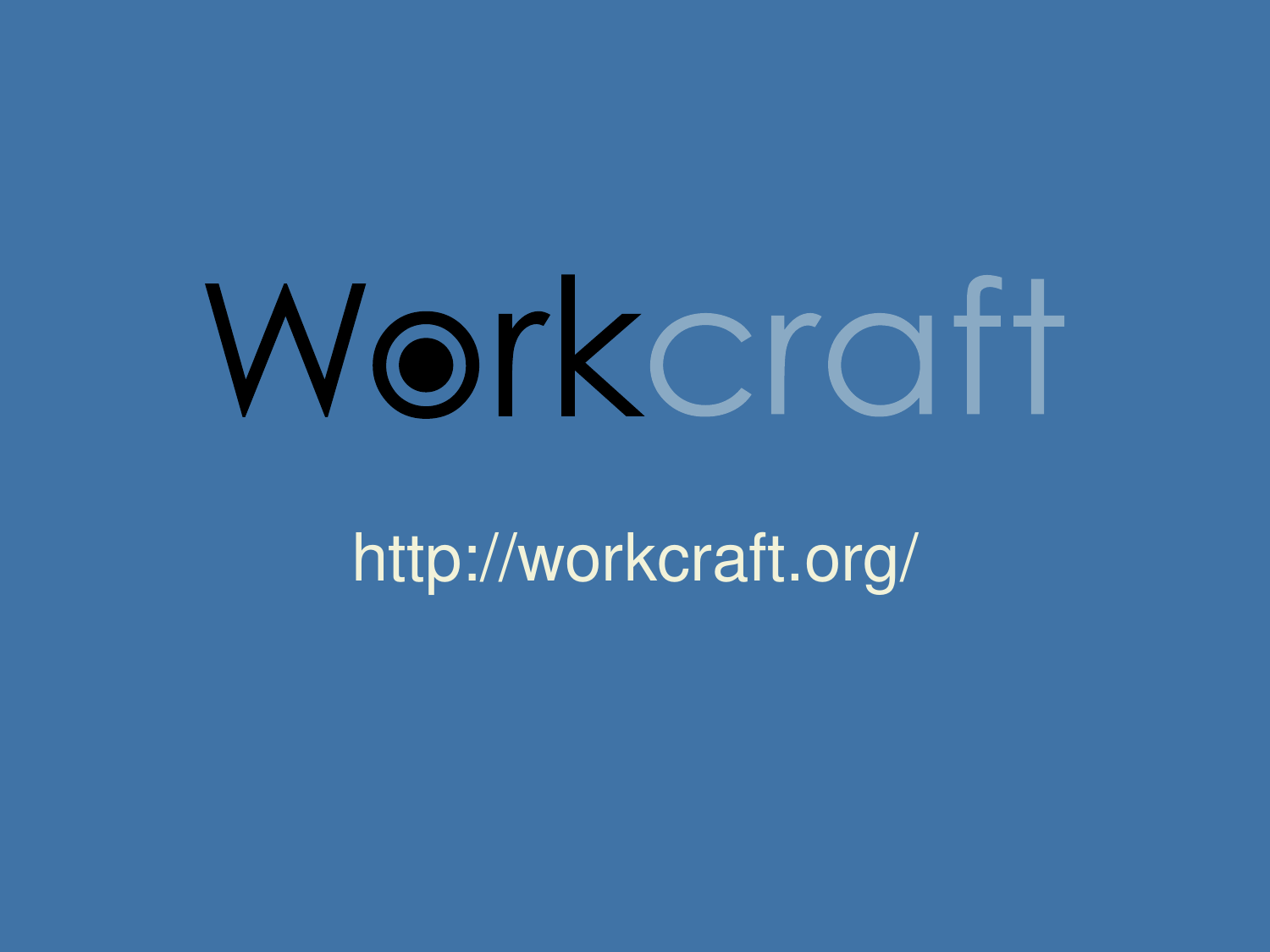# **What is WORKCRAFT?**

- • <sup>F</sup>ramework for interpreted graph models
	- $\bullet$ Interoperability between different abstraction levels
	- •Consistency for users; convenience for developers
- • Elaborate graphical user interface
	- $\bullet$ Visual editing, analysis, and simulation
	- •Easy access to common operations
	- $\bullet$ Possibility to script specialised actions
- • Interface to back-end tools for synthesis and verification
	- $\bullet$ Reuse of established theory and tools (PETRIFY, MPSAT, <sup>P</sup>UNF)
	- •Command log for debugging and scripting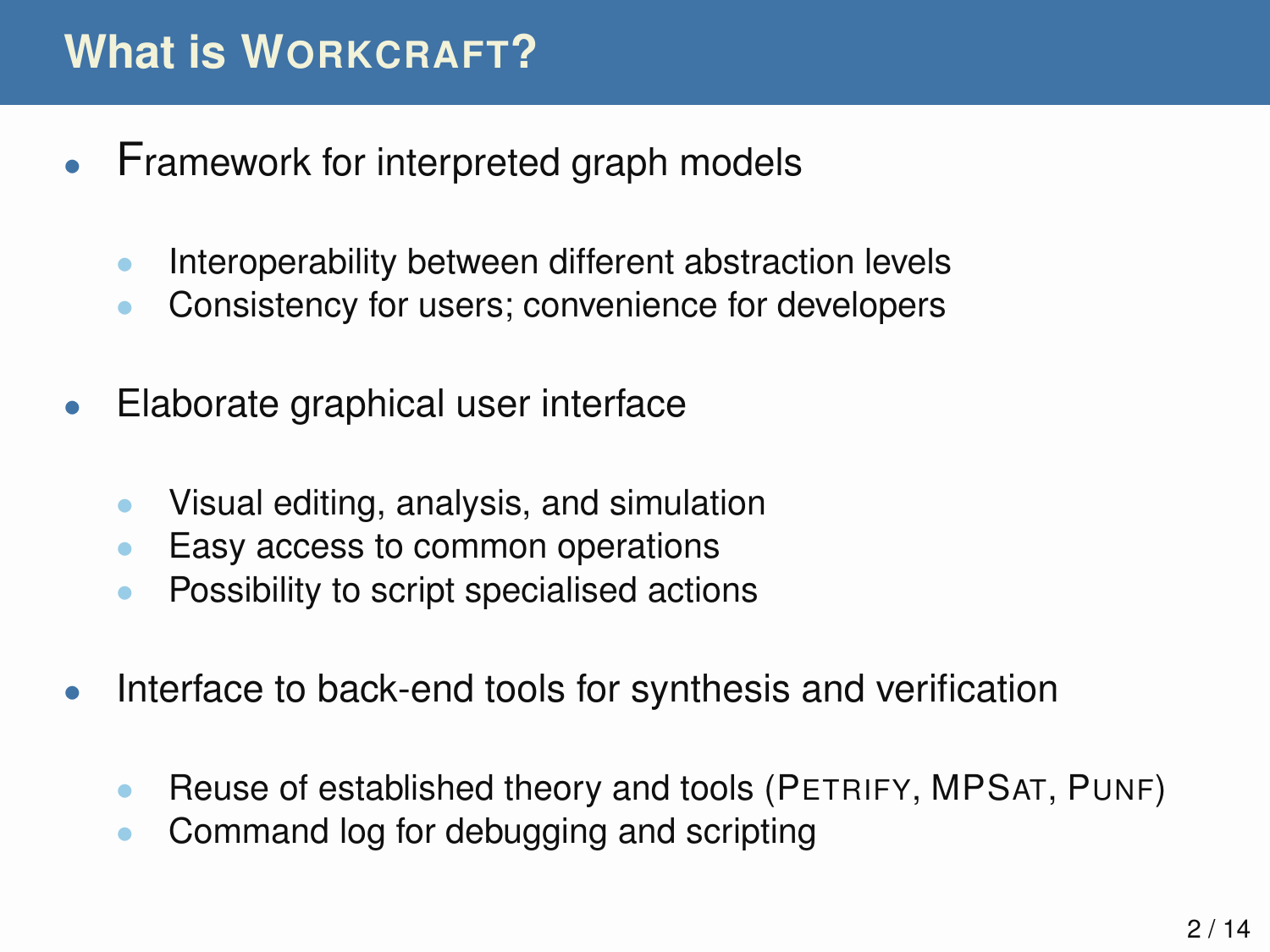# **Why to use WORKCRAFT?**

- • Availability
	- $\bullet$ Open-source front-end and plugins
	- $\bullet$ Permissive freeware licenses for back-end tools
	- •Frequent releases (4-6 per year)
	- •Specialised tutorials and online training materials
- •**Extendibility** 
	- $\bullet$ Plugins for new formalisms
	- $\bullet$ Import, export and converter plugins
	- •Interface to back-end tools
- •**Usability** 
	- •Elaborated GUI developed with much user feedback
- •**Portability** 
	- $\bullet$ Distributions for Windows, Linux, and OS <sup>X</sup>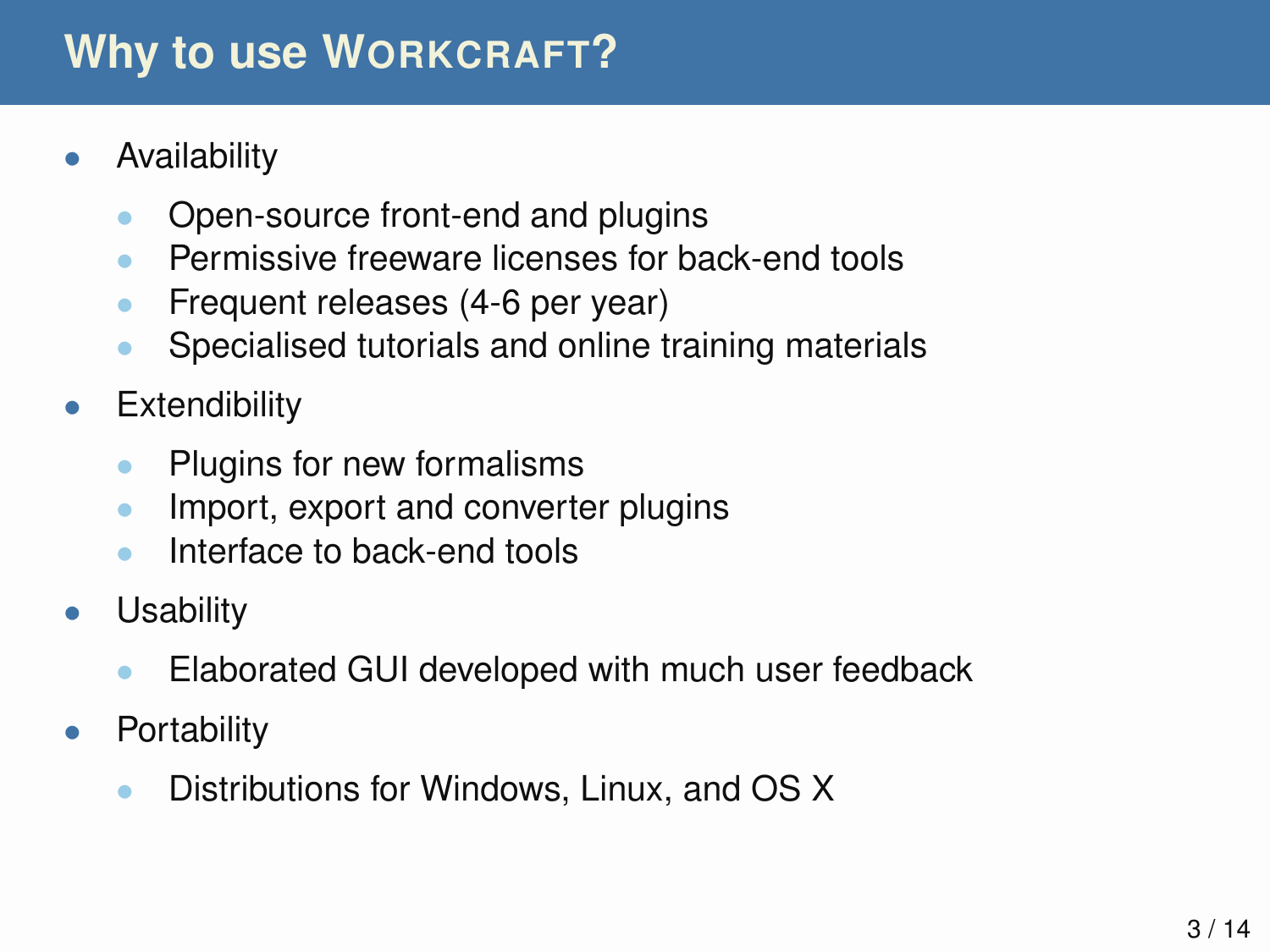# **Supported graph models**

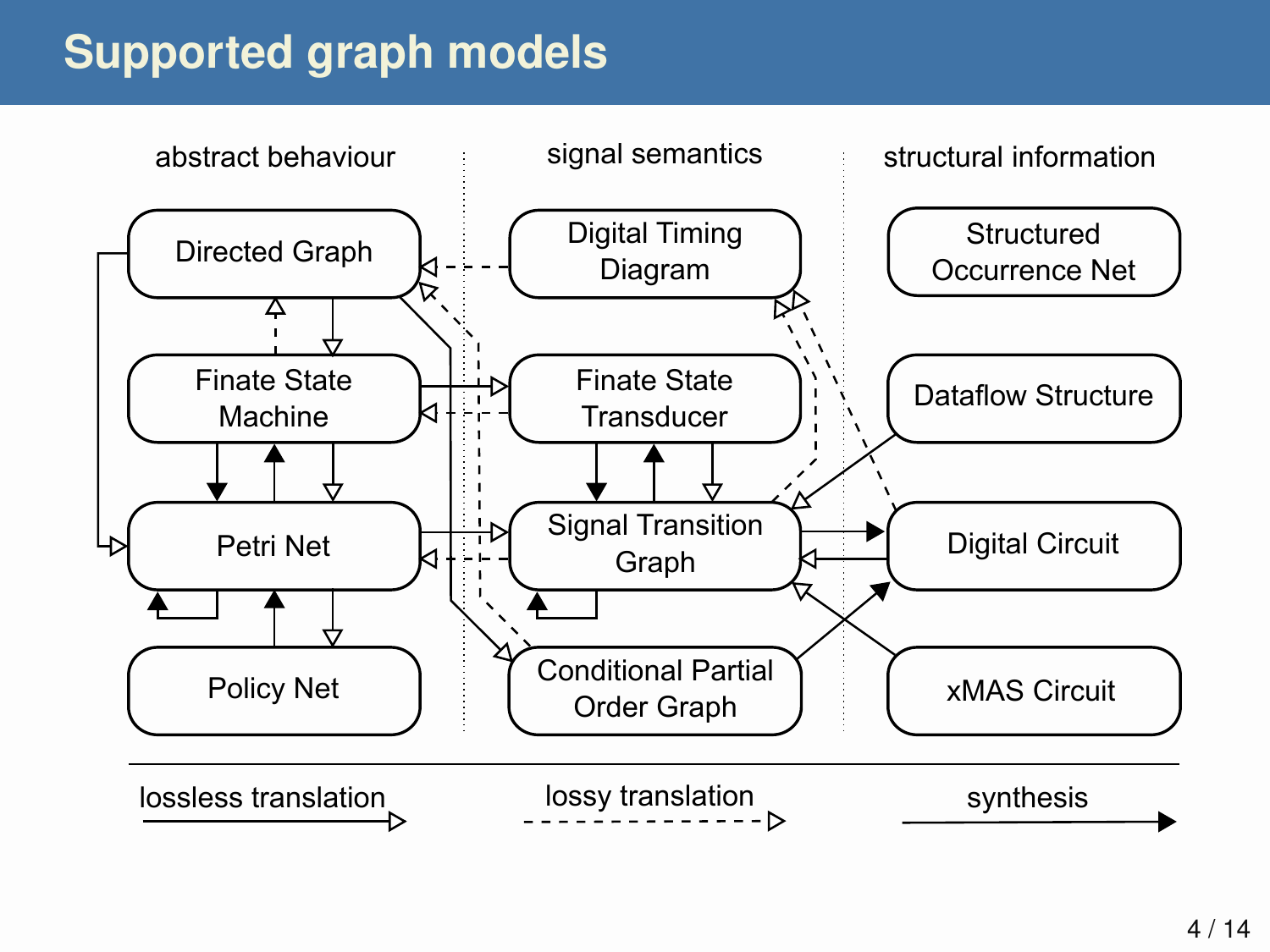## **Supported features**

| <b>Model</b>                           | <b>Supported features</b> |                   |                     |                  |
|----------------------------------------|---------------------------|-------------------|---------------------|------------------|
|                                        | <b>Editing</b>            | <b>Simulation</b> | <b>Verification</b> | <b>Synthesis</b> |
| abstract behaviour                     |                           |                   |                     |                  |
| <b>Directed Graph</b>                  | <b>Yes</b>                | Yes               | Yes                 | n/a              |
| <b>Finite State Machine</b>            | <b>Yes</b>                | <b>Yes</b>        | Yes                 | Yes <sup>1</sup> |
| <b>Petri Net</b>                       | <b>Yes</b>                | Yes               | Yes                 | Yes <sup>2</sup> |
| <b>Policy Net</b>                      | <b>Yes</b>                | <b>Yes</b>        | Yes                 | n/a              |
| signal semantics                       |                           |                   |                     |                  |
| <b>Digital Timing Diagram</b>          | Yes                       | <b>No</b>         | n/a                 | n/a              |
| <b>Finite State Transducer</b>         | Yes                       | Yes               | Yes                 | Yes <sup>3</sup> |
| <b>Signal Transition Graph</b>         | <b>Yes</b>                | Yes               | Yes                 | Yes <sup>4</sup> |
| <b>Conditional Partial Order Graph</b> | <b>Yes</b>                | Some              | <b>No</b>           | Yes              |
| structural information                 |                           |                   |                     |                  |
| <b>Structured Occurrence Net</b>       | Yes                       | Yes               | Yes                 | n/a              |
| <b>Dataflow Structure</b>              | Yes                       | Yes               | Yes                 | <b>No</b>        |
| <b>Digital Circuit</b>                 | <b>Yes</b>                | <b>Yes</b>        | Yes                 | n/a              |
| <b>xMAS Circuit</b>                    | <b>Yes</b>                | <b>Yes</b>        | Some                | <b>No</b>        |

<sup>1)</sup> synthesis into Petri Net

<sup>2)</sup> re-synthesis into simpler Petri Net

3) synthesis into Signal Transition Graph

4) synthesis into Digital Circuit and re-synthesis into simpler Petri Net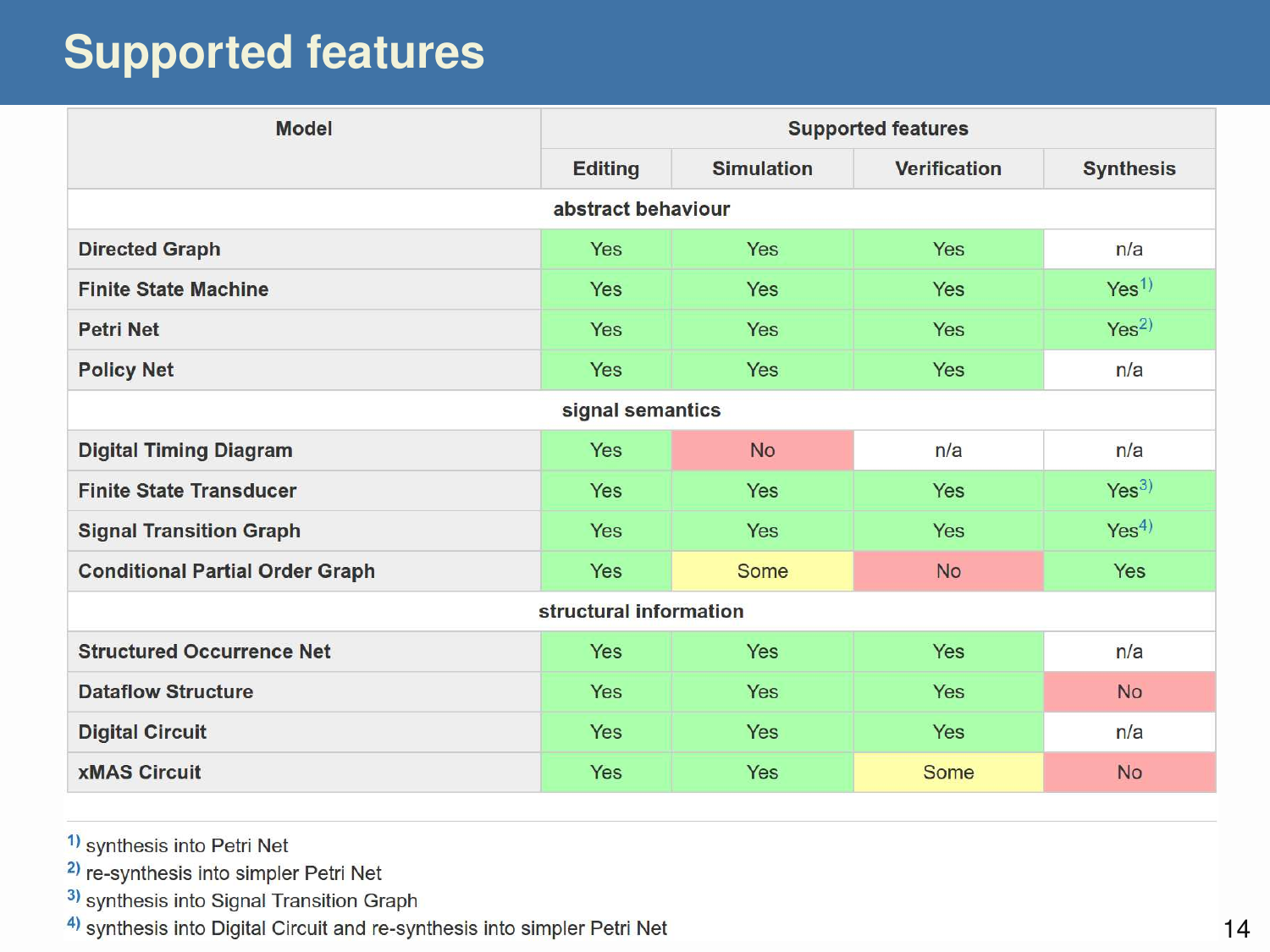# **Design flow**



- •Import: ASTG, Verilog
- Export: ASTG, Verilog, SVG/Dot/PDF/EPS•
- $\bullet$ Convert: synthesis or translation
- Verify: reachability analysis (REACH predicates, SVA-like invariants) •
- •Visualise: CSC conflict cores, circuit initialisation, bottleneck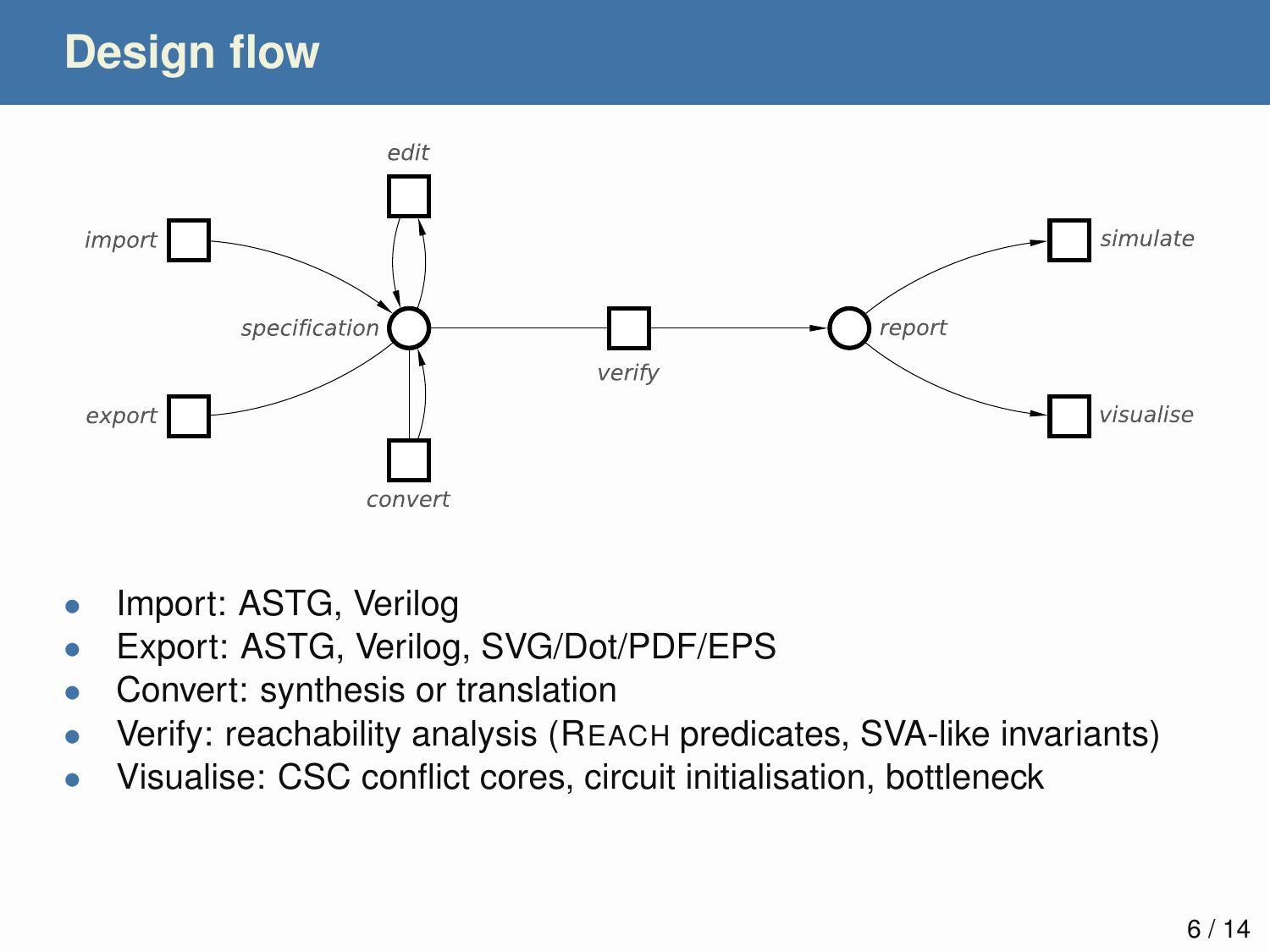# **Design flow: Asynchronous circuits**

- 1. Specification of desired circuit behaviour with an STG model
- 2. Verification of the STG model
	- (a) Standard implementability properties: consistency, deadlock freeness, output persistency
	- (b) Design–specific custom properties
- 3. Resolution of complete state coding (CSC) conflicts
- 4. Circuit synthesis in one of the supported design styles
- 5. Manual tweaking and optimisation of the circuit
- 6. Verification of circuit against the initial specification
	- (a) Synthesis tools are complicated and may have bugs
	- (b) Manual editing is error-prone
- 7. Exporting the circuit as <sup>a</sup> Verilog netlist for conventional EDA backend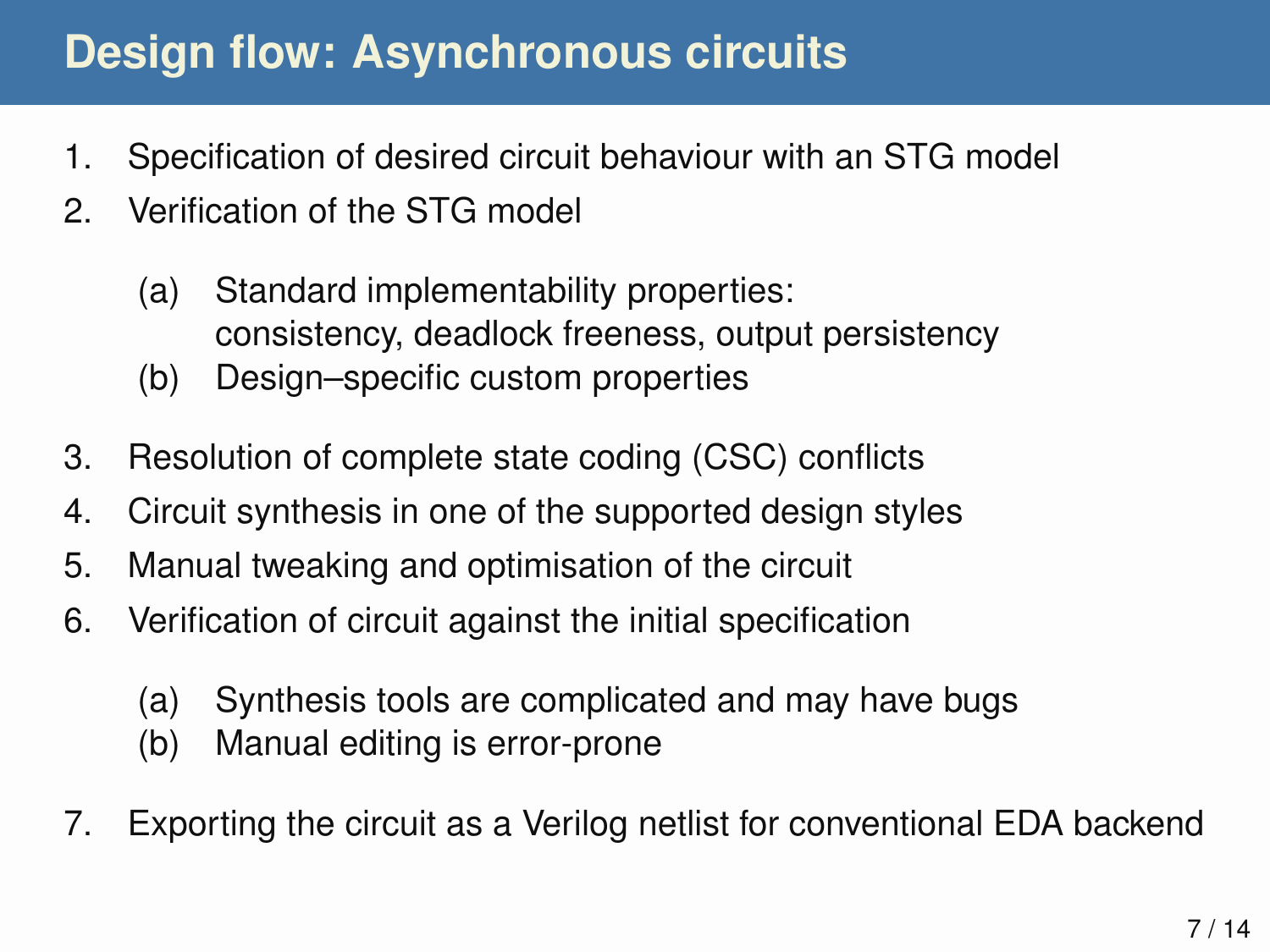# **What is hidden from the user?**

Verification that the circuit conforms to its specification

- 1. Circuit is converted to an equivalent STG circuit STG
- 2. Internal signal transitions in the environment STG (contract betweenthe circuit and its environment) are replaced by dummies
- 3. Circuit STG and environment STG are composed by PCOMPback-end
- 4. Conformation property is expressed in REACH language
- 5. Composed STG is unfolded by calling PUNF back-end
- 6. Unfolding prefix and REACH expression are passed to MPSAT back-end
- 7. Verification results are parsed by the front-end
- 8. Violation trace is projected to the circuit for simulation and debugging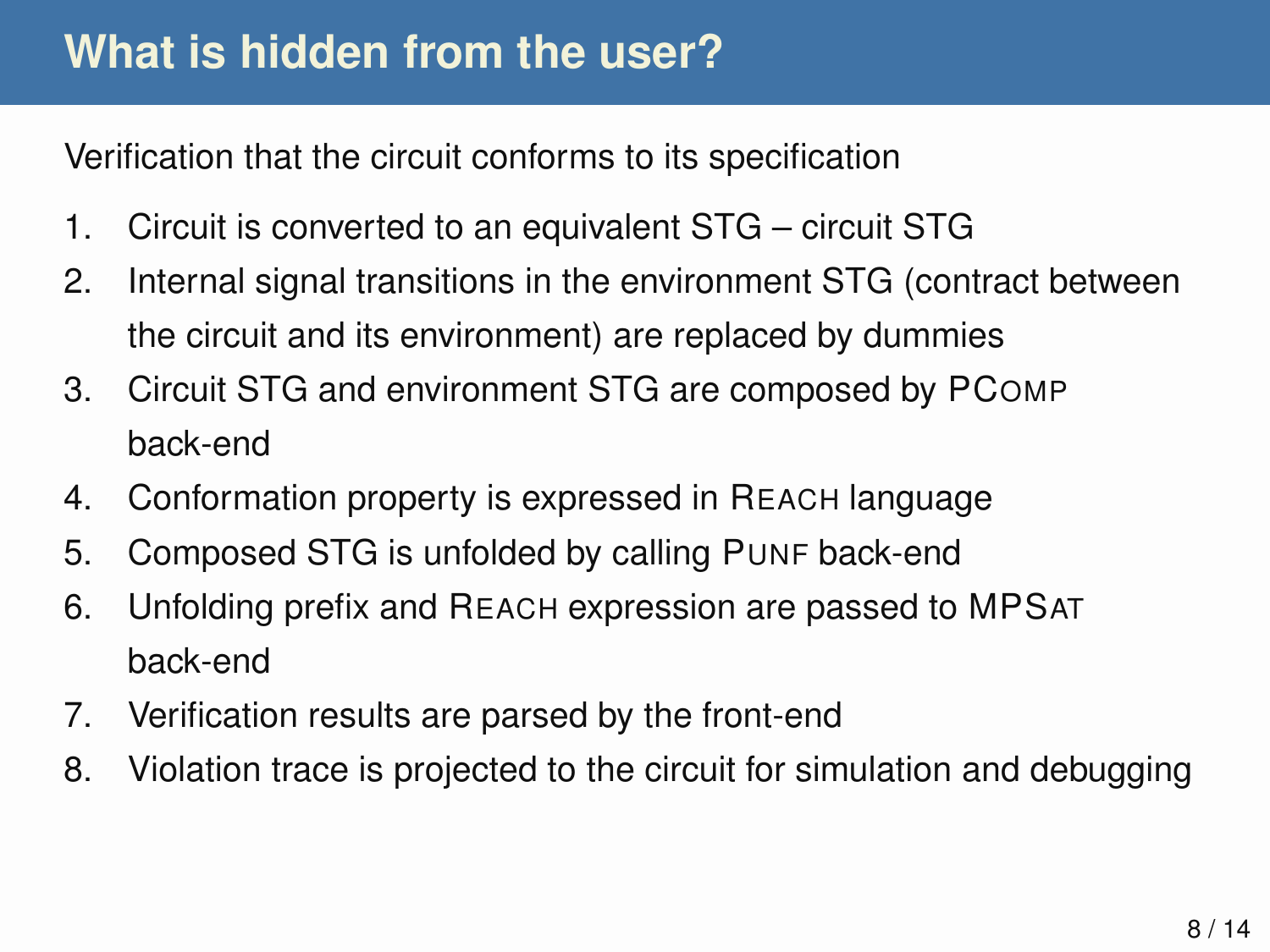## **Circuit design example**

#### © ⊜ ( Workcraft

#### File Edit View Tools Help

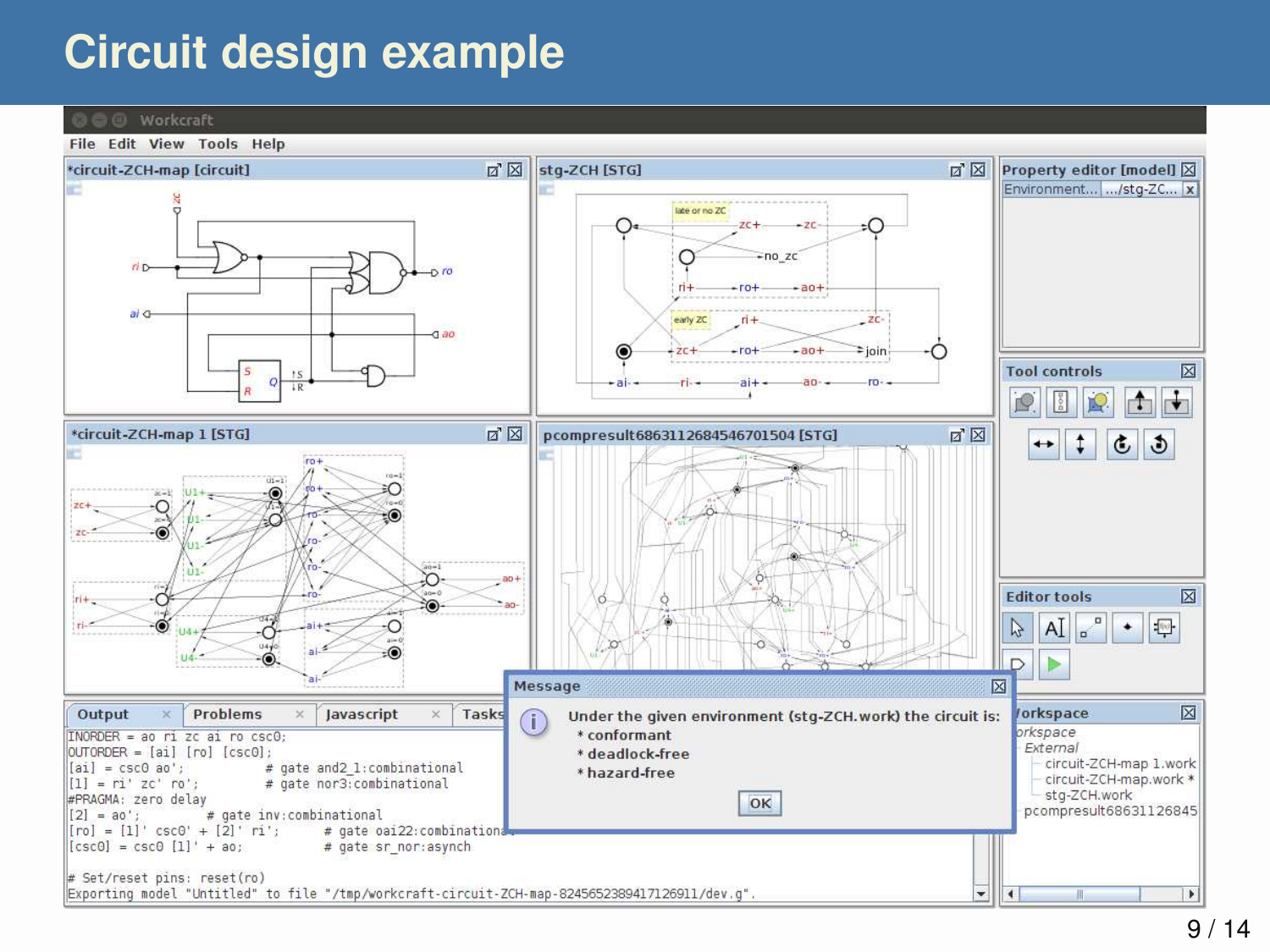#### **Circuit Petri nets as assembly language**

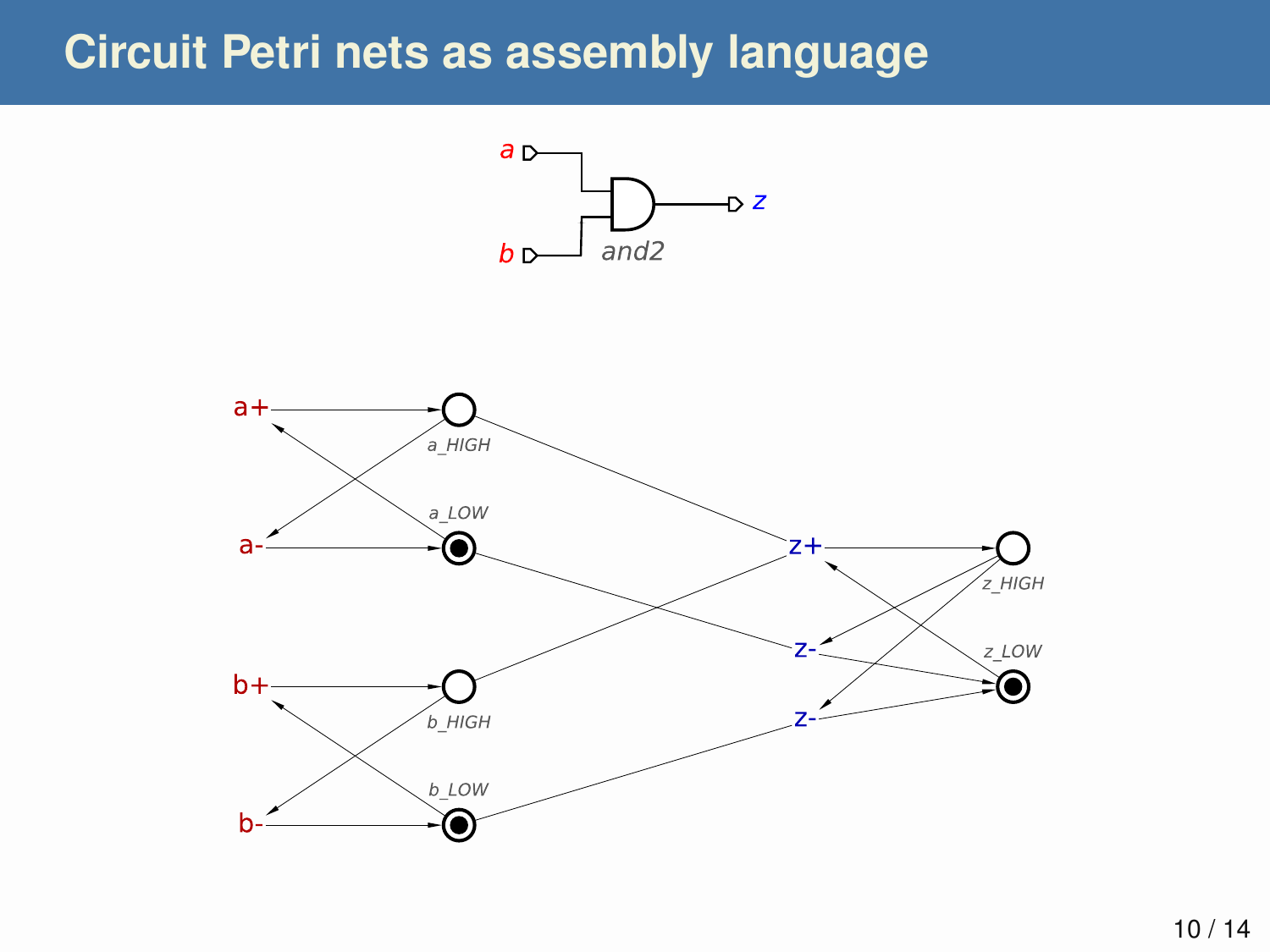#### **Circuit Petri nets: Dataflow pipelines**

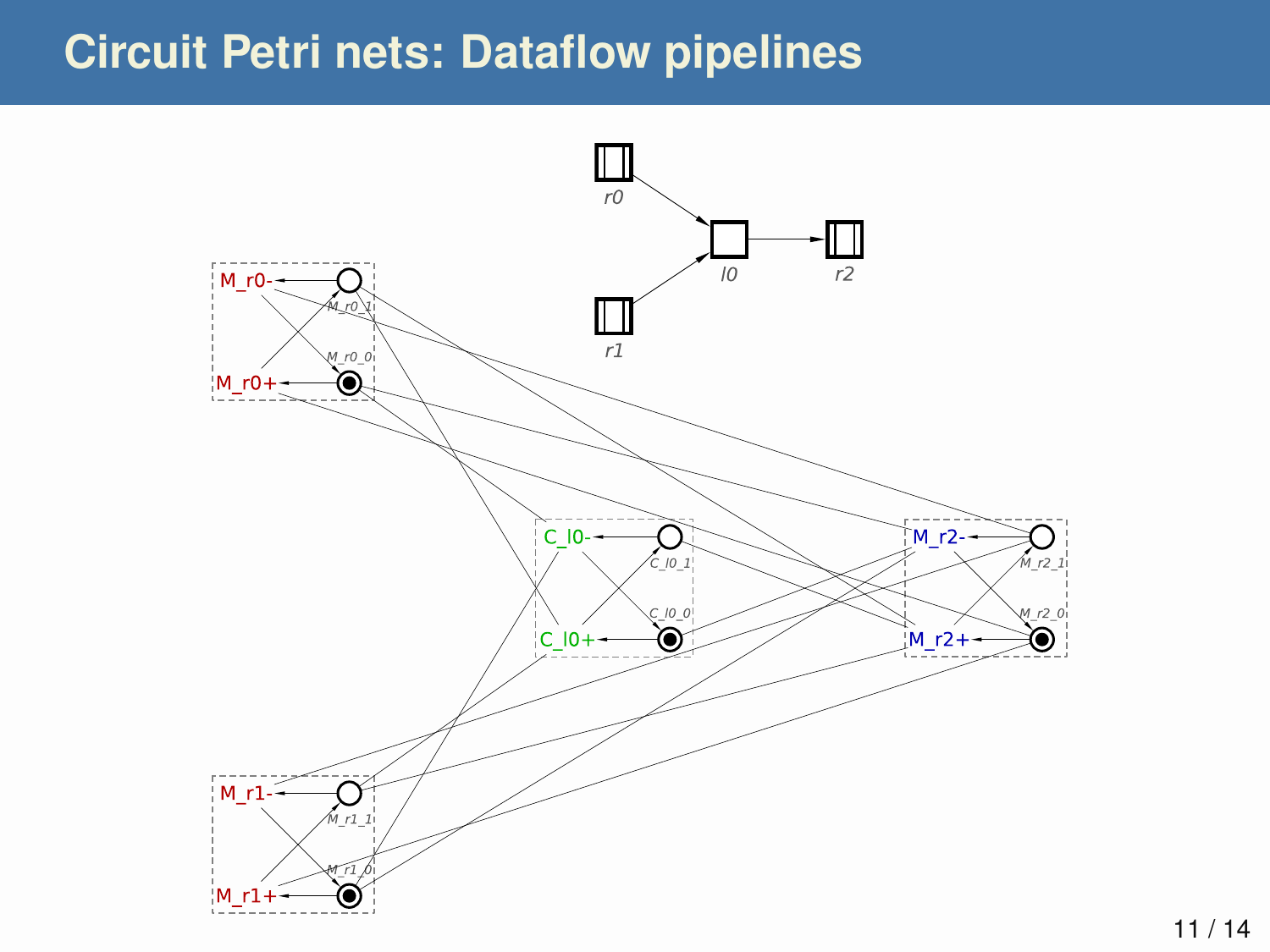#### **Circuit Petri nets: xMAS circuits**

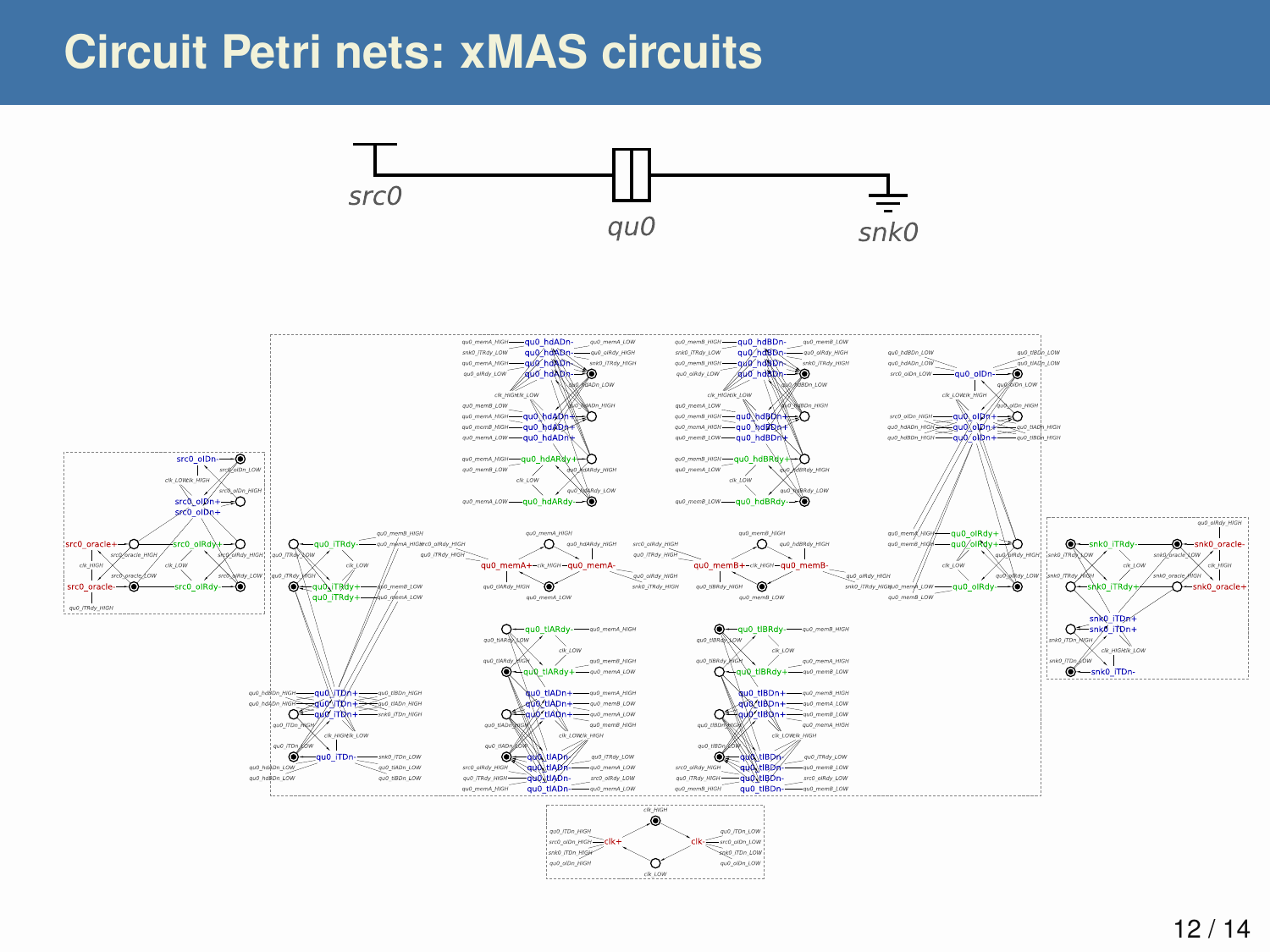# **Plan for the day**

- $\bullet$  Morning practical – User interface and basic functionality (90 min)
	- •Modelling concurrent vending machine
	- •Dining philosophers problem
- • Lunch and Learn (90 min)
	- •Carving the Perfect Engineer, by Ian Phillips
- $\bullet$  Afternoon practical – Design of asynchronous circuits (4 hours)
	- •C-element (basic circuit, detailed explanation)
	- $\bullet$ Buck controller (medium complexity with some hints)
	- $\bullet$ VME bus controller (advanced material for individual work)
	- •Analysis and optimisation of asynchronous pipelines
- • Demonstration – Applications outside electronics (60 min)
	- $\bullet$ Investigation of crime and accident scenes
	- $\bullet$ Modelling biological systems